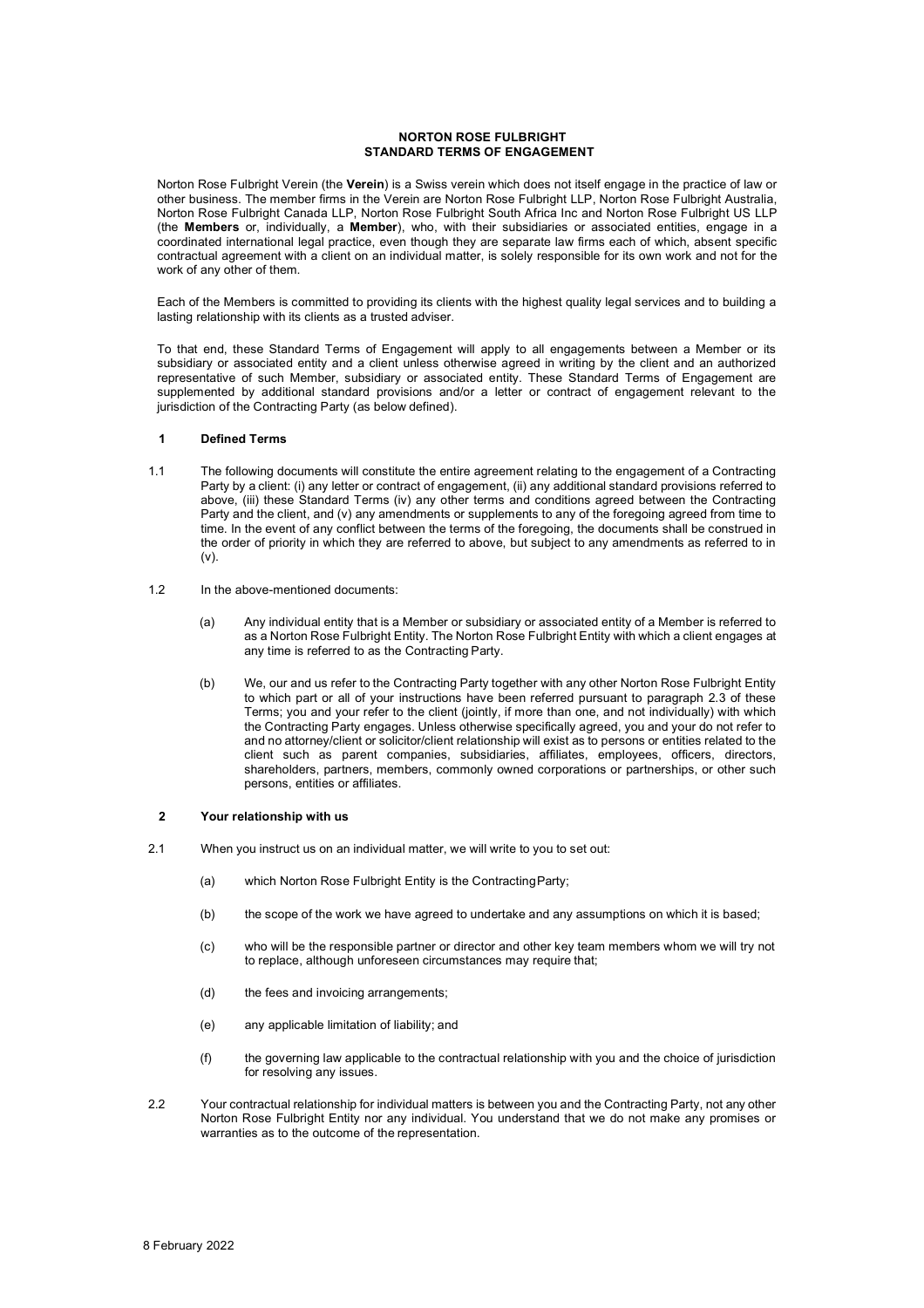2.3 If, with your agreement, the Contracting Party has referred all or part of your instructions on any individual matter to one or more other Norton Rose Fulbright Entities, legal services provided by other Norton Rose Fulbright Entities will be governed by the terms of our engagement, which will apply as between you and such Norton Rose Fulbright Entity or Entities, to the fullest extent permitted by the laws and professional regulations applicable in the jurisdictions in which such other Norton Rose Fulbright Entity or Entities operate as regards such other Norton Rose Fulbright Entity's or Entities' representation of you, as well as by, if any are issued, additional standard provisions and any letter or contract of engagement relevant to the other Norton Rose Fulbright Entity or Entities.

# **3 Our fees**

- 3.1 Our bills are payable on receipt and in the currency in which they are submitted. If you ask us to provide bills using an e-billing solution you understand that: (i) we will send your information to our and your third party supplier(s) to enable us to comply with your request and the transfer is at your risk; (ii) any costs arising out of use of your third party supplier shall be borne by you; and (iii) our compliance with your request shall not reduce the fee otherwise chargeable by us.
- 3.2 If you are required by law to deduct any amount when paying a bill, you will pay to us an additional amount so as to ensure that we receive a net sum equal to the amount of the bill.
- 3.3 We need to approve in advance any proposal for any part of one of our bills to be paid by a third party. Notwithstanding our approval, you agree that you will remain responsible for paying the whole bill and any interest accrued on it.
- 3.4 Unless otherwise agreed, any other Norton Rose Fulbright Entity or Entities to whom the Contracting Party has referred instructions under paragraph 2.3 may provide statements of their fees and charges to the Contracting Party, who will include such fees and charges in its statements to you, which you will be obligated to pay in order that it can remit payment to such other Norton Rose Fulbright Entity or Entities.
- 3.5 If a bill remains unpaid 30 days after delivery:
	- (a) you agree that we may be entitled to charge interest, if any, on it at such rate and under such arrangements allowable under the laws and professional regulations applicable to us or as may be provided for in applicable additional standard provisions or an agreement between us and you, and
	- (b) on giving written notice to you, we may cease work on the matter to which the bill relates and any of your other matters. You agree that we are not responsible for any loss resulting from such inactivity. If the matter is litigious, we may also remove ourselves from the Court or tribunal record.
- 3.6 You agree that we may exercise a lien over your files and documents until all bills due to us from you have been paid in full, subject to the laws and professional regulations applicable to us.
- 3.7 If we are required by any governmental or regulatory body, or by a service provider appointed by you, to submit one of our bills to audit, to produce documents or provide information on any individual matter on which you have instructed us, we shall be entitled to bill you for the work involved (and any disbursements incurred) at the rates agreed for the relevant matter. If legal privilege attaches to any such documents, you will either waive privilege or instruct us to review them in your interests.
- 3.8 We advise and you acknowledge that the Members of the Verein have an arrangement between them that where a matter is referred by one Member to another, the referring Member and one or more of its partners or directors may be financially rewarded for having so referred the matter. This is an entirely internal arrangement as between the Members of the Verein, and their respective partners and directors, and it does not require you to pay any amount in addition to the fees, disbursements and other charges which apply under the agreed terms of your engagement of us and, if applicable, any other Norton Rose Fulbright Entity.

#### **4 Disbursements and other charges**

- 4.1 We may consider it to be in your interests to instruct counsel or engage correspondent lawyers, experts or others on your behalf and at your expense. We will consult you before doing so if such instructions or engagements will result in significant fees becoming payable.
- 4.2 We may also charge for photocopying, telephone calls, travel, searches, court fees, hosting on-line data or deal rooms and for other services at our or their standard rates from time to time and for other expenses. These charges will be included in our bills and will not include any mark-up of expenses for which the precise cost can be readily determined but may vary from or exceed our or their direct cost for services for which the precise cost cannot be readily determined.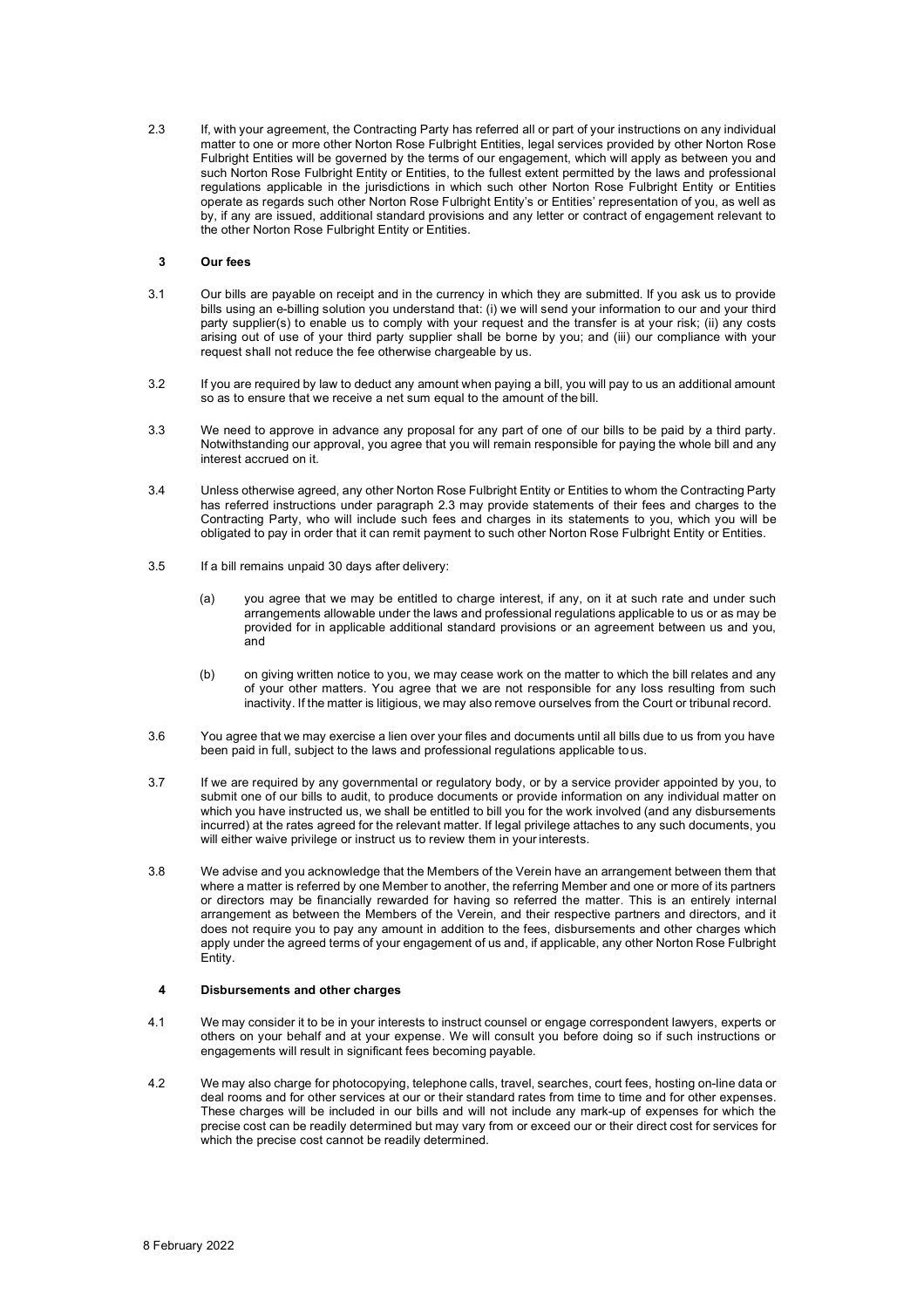# **5 Money held on account for you**

- 5.1 We will deposit any money we hold on your behalf with a regulated financial institution and manage it in accordance with the laws and professional regulations applicable to us. You agree that we are not responsible for any loss of funds so deposited and managed.
- 5.2 If you deposit money with us on account of our fees, the principal and interest accrued, if any, will be applied to your final bill, rendered when we complete your instructions. Unless you and we have agreed otherwise, we may also apply any part of the money in settlement of any outstanding interim bills we submit to you.

# **6 Communicating with us**

- 6.1 When you seek and receive legal advice from us on your rights and obligations, legal advice or attorneyclient privilege will attach to our communications related to that advice. If we act for you in contemplated or actual legal proceedings, litigation or attorney-client privilege will attach to our communications related to those proceedings.
- 6.2 You agree that we may communicate with you using electronic means, knowing that certain risks (including, for example, interception, unauthorised access and risk of viruses) are associated with such means.

#### **7 Confidentiality, conflict of interests, and our relationships with other clients**

- 7.1 We will keep all information obtained from you, which is not in the public domain, confidential, and will only otherwise disclose it with your authority or if required to do so by the laws and professional regulations applicable to us or if permitted under paragraph 9.3. Nevertheless, you agree that we may disclose any relevant information in order to protect and/or defend ourselves in any actual or threatened legal, civil or regulatory proceeding and may also disclose any relevant information in confidence to our insurers, insurance brokers, auditors, bankers and other advisers if and to the extent such disclosure may occur without waiving or losing any applicable legal privilege.
- 7.2 You will provide us, and will instruct your other advisers and any co-venturer or other co-participants to provide us, on any matter on which we are instructed, with all relevant information and documents, all of which will have been properly obtained and on which we may rely without verification. You agree that, unless you instruct us otherwise, we may disclose any relevant information to your other professional advisers.
- 7.3 Norton Rose Fulbright is a large coordinated international legal practice with multiple offices around the world. Because of the size, geographic scope, breadth and diversity of the practice, it is inevitable that current and future clients of ours will come into contact with you, and it is important that we agree with you on certain matters in relation to conflicts of interests to preserve our ability to represent both you and other clients. You agree that we may represent current or future clients (including any parties adverse to you in this Matter) in any other matter (including in litigation, arbitration, or other dispute resolution proceedings) that is not substantially related to your Matter, even if their interests are directly adverse to you or your interests in that other matter. We agree, however, that we will not represent another client in a matter if we have obtained non-public proprietary or other confidential information from you that could be used by that other client to your material disadvantage in that matter. You agree and accept that you have access to independent advice on the effect of this paragraph 7.3 and that your signature by way of acceptance of the provisions of the engagement letter to which these Terms apply is confirmation that you understand the scope and application of this paragraph and that you have no questions or concerns in that respect.
- 7.4 You agree that we are under no duty to disclose to you or use on your behalf any information in respect of which we or any other Norton Rose Fulbright Entity owe a duty of confidentiality to another client or any other person.
- 7.5 You agree that we may disclose our role as legal advisers in any matter on which we are instructed following its completion, for the purposes of publicity, unless you instruct us otherwise. You also agree that, unless you instruct us otherwise, we may publicise the fact that we have a relationship with you.

# **8 Complaints**

8.1 Any concerns or complaint about our work should be directed initially to the partner/director responsible for carrying out your instructions or, if you prefer, to the relationship partner/director. We maintain internal procedures that can be employed should a concern require escalation beyond the responsible partner/ director. The laws and professional regulations applicable to us may also provide formal complaint procedures.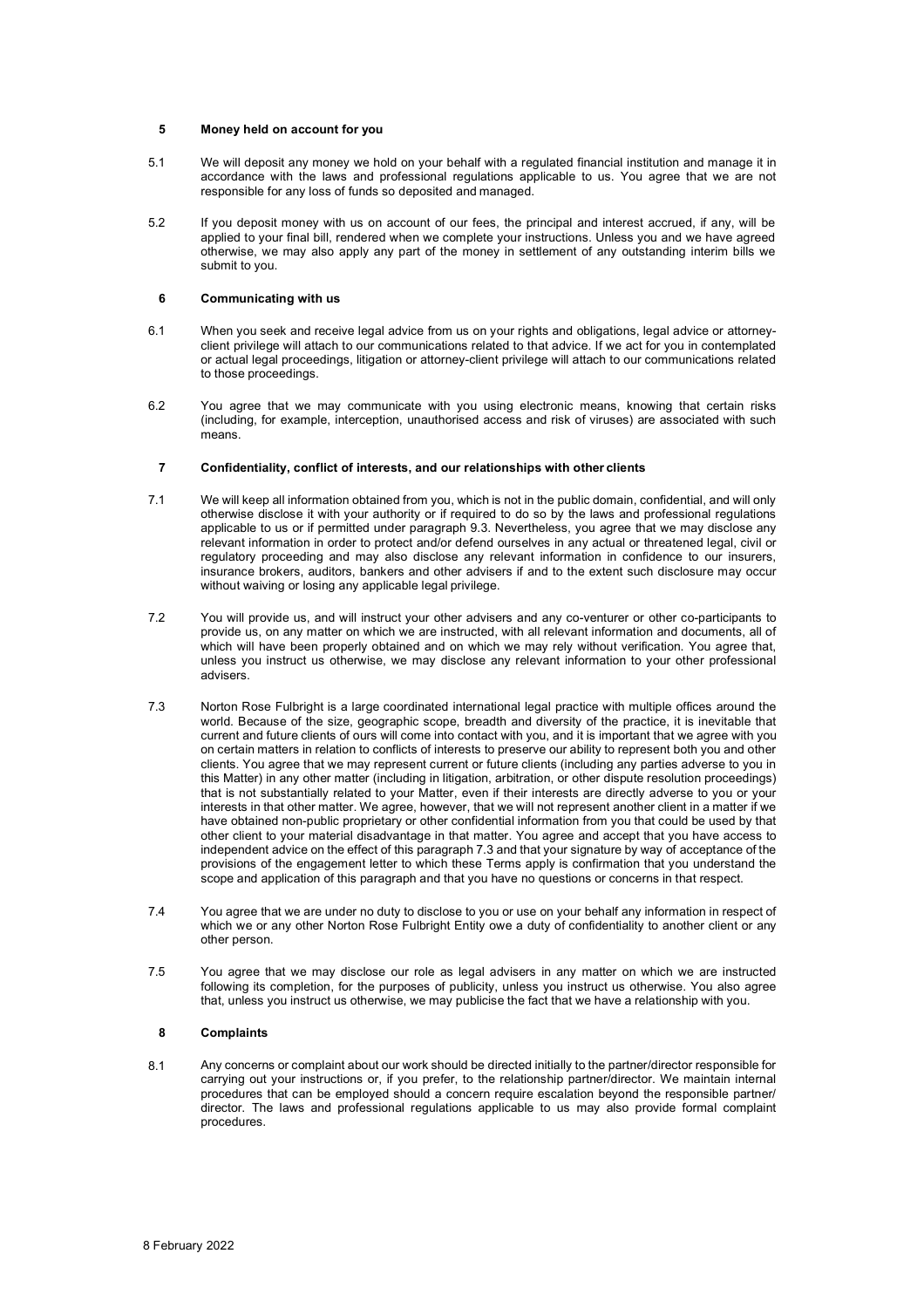8.2 In particular, you should raise any queries regarding any of our bills with the partner or director responsible for the matter as soon as possible. If any part of one of our bills is queried by you or the relevant payer, you agree to immediately pay, or procure payment of, those parts not subject to query.

### **9 Data protection, exchange of information and storage of documents**

- 9.1 We act as a data controller in the provision of our legal services. We will process personal data provided to us by you or your employees or agents in relation to any instruction in accordance with data protection standards required by applicable law and will implement appropriate technical and organisational security measures to protect against unauthorised or unlawful processing of that personal data and against accidental loss of, or damage to that personal data. Please see our Privacy notice for further information on our processing of personal data: http://www.nortonrosefulbright.com/privacy-notice/
- 9.2 Each party (you and we) will assist the other party in complying with its respective obligations under applicable data protection law and will ensure that the provision of personal data to the other party is fair and lawful. You agree that you will make our Privacy notice available to your employees or other individuals whose personal data you share with us where this provision of information is required by applicable data protection law. We in turn agree that we will promptly notify you either: (i) upon receipt of a request or complaint from a regulatory authority or an individual exercising a data subject right; or (ii) in the event of loss, disclosure or unauthorised or unlawful processing of personal data that you have provided to us or that we have obtained on your behalf. We will cooperate with you and provide all reasonable assistance as may be required in either case.
- 9.3 In the course of providing our services to you, personal data (if any) with respect to persons in the European Economic Area (EEA) may be accessible to and used by other Norton Rose Fulbright Entities and their contractors and/or agents, including those located outside the EEA where data protection laws may not be as comprehensive as in the EEA, but as to such personal data we will ensure compliance with the data protection standards of the EU General Data Protection Regulation 2016 or higher standards under other laws applicable to such personal data.
- 9.4 We will also share your contact details, and those of your staff with whom we have contact, with other Norton Rose Fulbright Entities in order to provide you with information relevant to your business, and to ensure your continuous access to publications, events and news in areas of interest to you. Where your employees supply their contact details to us, we will only use that personal data in accordance with our Privacy notice referenced above or as otherwise consented to by them.
- 9.5 We will not exchange information that will result in waiver or loss of any client privilege with other Norton Rose Fulbright Entities. Otherwise, you agree that the Contracting Party may exchange your information (including personal data) with other Norton Rose Fulbright Entities, including for the purposes of conflict checking, compliance, financial planning, billing, business development and matter management. Arrangements are in place among all Norton Rose Fulbright Entities to protect the confidentiality of the information exchanged.
- 9.6 We may outsource certain functions associated with servicing clients to a service centre dedicated to Norton Rose Fulbright located outside of the EEA or to other third party providers. For example, we may outsource information and document management, office support, technology and IT services, word processing, photocopying, and translation services.
- 9.7 Some of your data may be stored using cloud technology managed by a third party service provider. We have agreements in place with the third party service providers referred to in paragraphs 9.6 and 9.7 where applicable and also employ technical and organisational measures to protect the confidentiality and security of any information shared with them.
- 9.8 We do not undertake to store or retain your files (whether paper or electronic) for any particular period of time, but will do so for at least the minimum number of years required by applicable laws and professional regulations or local business custom. Files may be destroyed at any time after the expiry of such period, without notice, except those files you ask be delivered to you.

# **10 Copyright and intellectual property**

- 10.1 We retain all copyright and other intellectual property rights in all material developed, designed and created by us in the course of a matter. You may only use and copy material created by us for you, or which we have developed independently of our work for you and used in the course of your matter, in accordance with our advice or specific licence terms. All material must be kept confidential by you unless we agree otherwise.
- 10.2 We may use all material created and/or modified by us in the course of any matter for legal training, forms, service development (including in the training of artificial intelligence technologies in which event the materials may be hosted on a third party system) and research purposes, without reference to you.